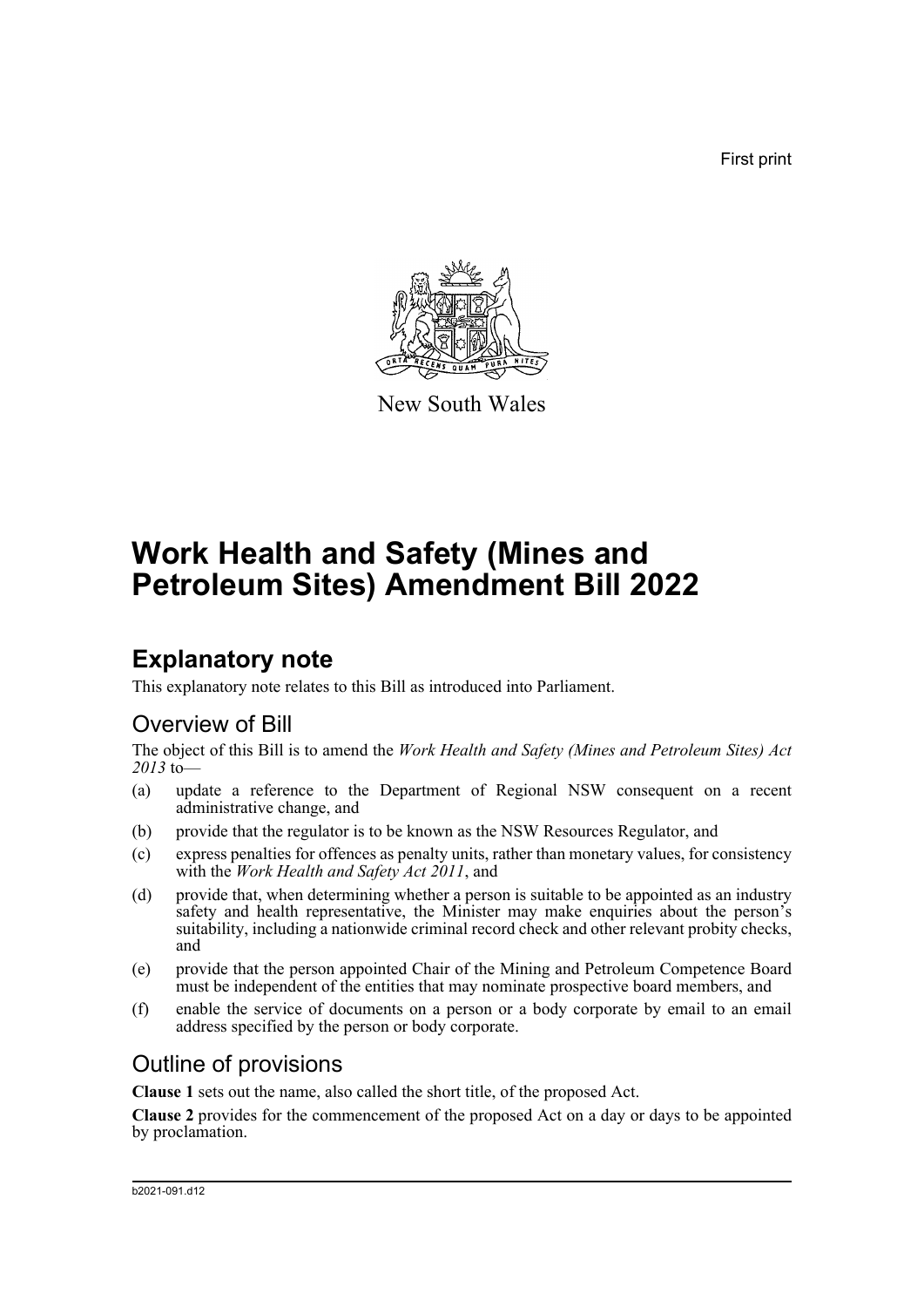#### **Schedule 1 Amendment of Work Health and Safety (Mines and Petroleum Sites) Act 2013 No 54**

**Schedule 1[1]** amends section 5(1) to update the definition of *Department* to mean the Department of Regional NSW as a consequence of recent administrative changes to government departments.

**Schedule 1[2]** updates the definition of *regulator* to mean the Secretary of the Department, correcting an out-of-date reference to the Head of the Department.

**Schedule 1[3]** inserts subsection 5(3) to provide the *regulator* is to be known as the NSW Resources Regulator.

**Schedule 1[4]–[7] and [10]–[16]** amend offence provisions to convert penalties from a monetary value to the equivalent amount in penalty units.

**Schedule 1[8] and [9]** amend section 28 to provide that the Minister may, when determining whether a person is suitable to be appointed as an industry safety and health representative, make enquiries about the person including a nationwide criminal record check and other relevant probity checks.

**Schedule 1[17] and [18]** amend section 65 to provide that the person appointed as Chair of the Mining and Petroleum Competence Board must be independent of the entities that may nominate persons to represent the interests of employers or workers.

**Schedule 1[19] and [20]** amend section 69 to provide that documents may be served on a natural person or a body corporate by email to an email address specified by the person or body corporate.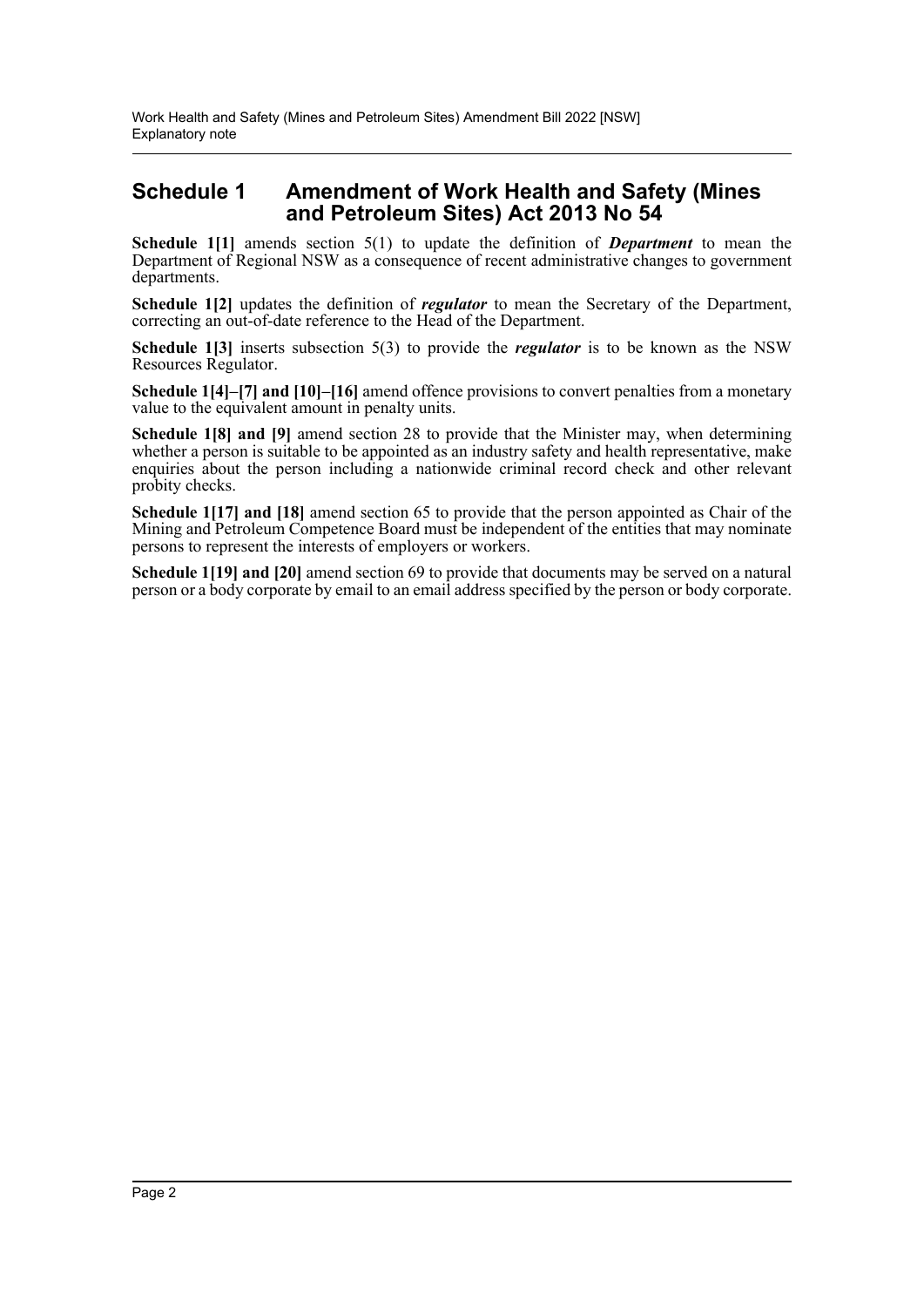First print



New South Wales

# **Work Health and Safety (Mines and Petroleum Sites) Amendment Bill 2022**

### **Contents**

|            |                                                                                   | Page |
|------------|-----------------------------------------------------------------------------------|------|
|            | Name of Act                                                                       |      |
|            | Commencement                                                                      |      |
| Schedule 1 | Amendment of Work Health and Safety (Mines and Petroleum<br>Sites) Act 2013 No 54 |      |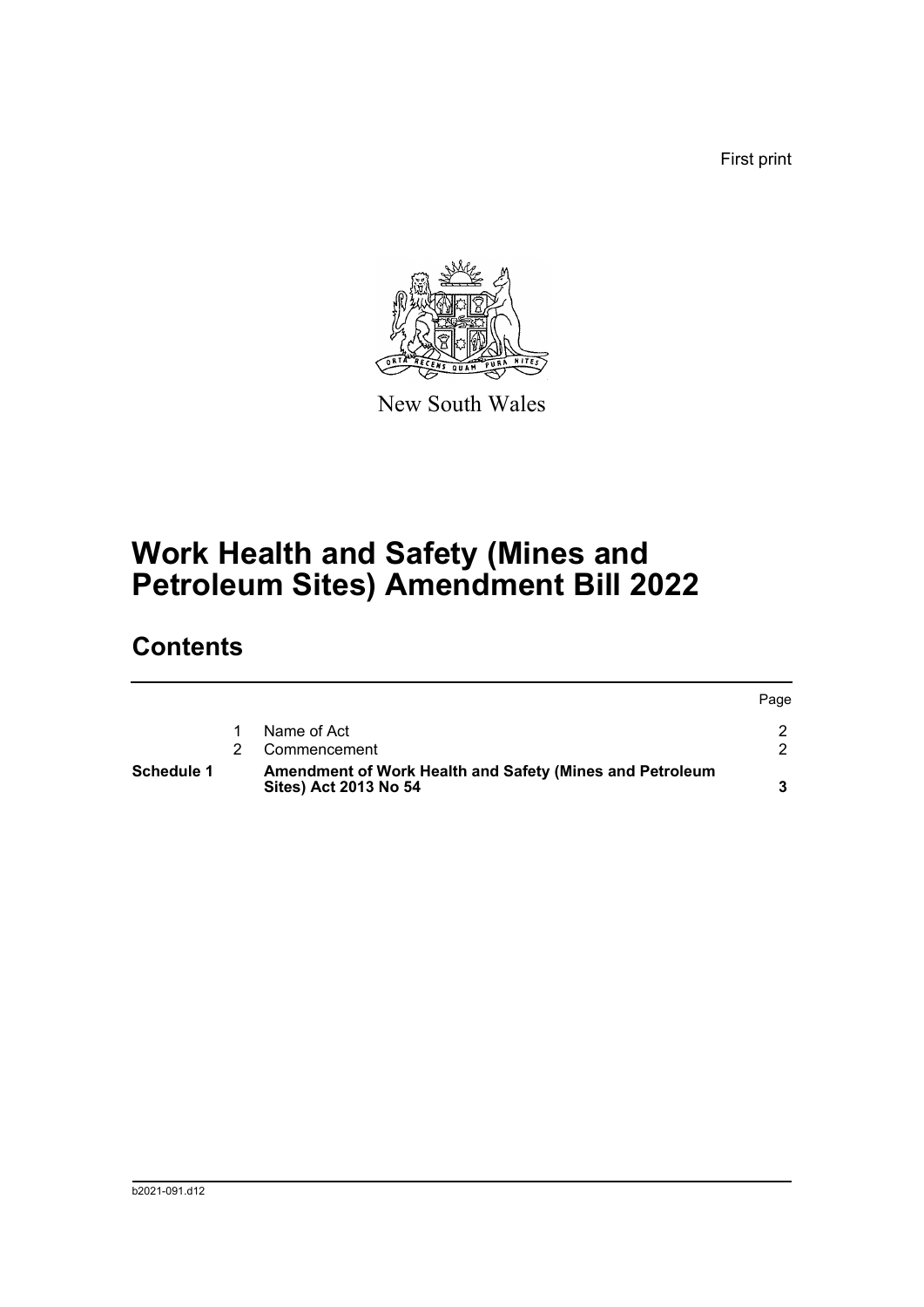

New South Wales

# **Work Health and Safety (Mines and Petroleum Sites) Amendment Bill 2022**

No , 2022

#### **A Bill for**

An Act to make miscellaneous amendments to the *Work Health and Safety (Mines and Petroleum Sites) Act 2013*.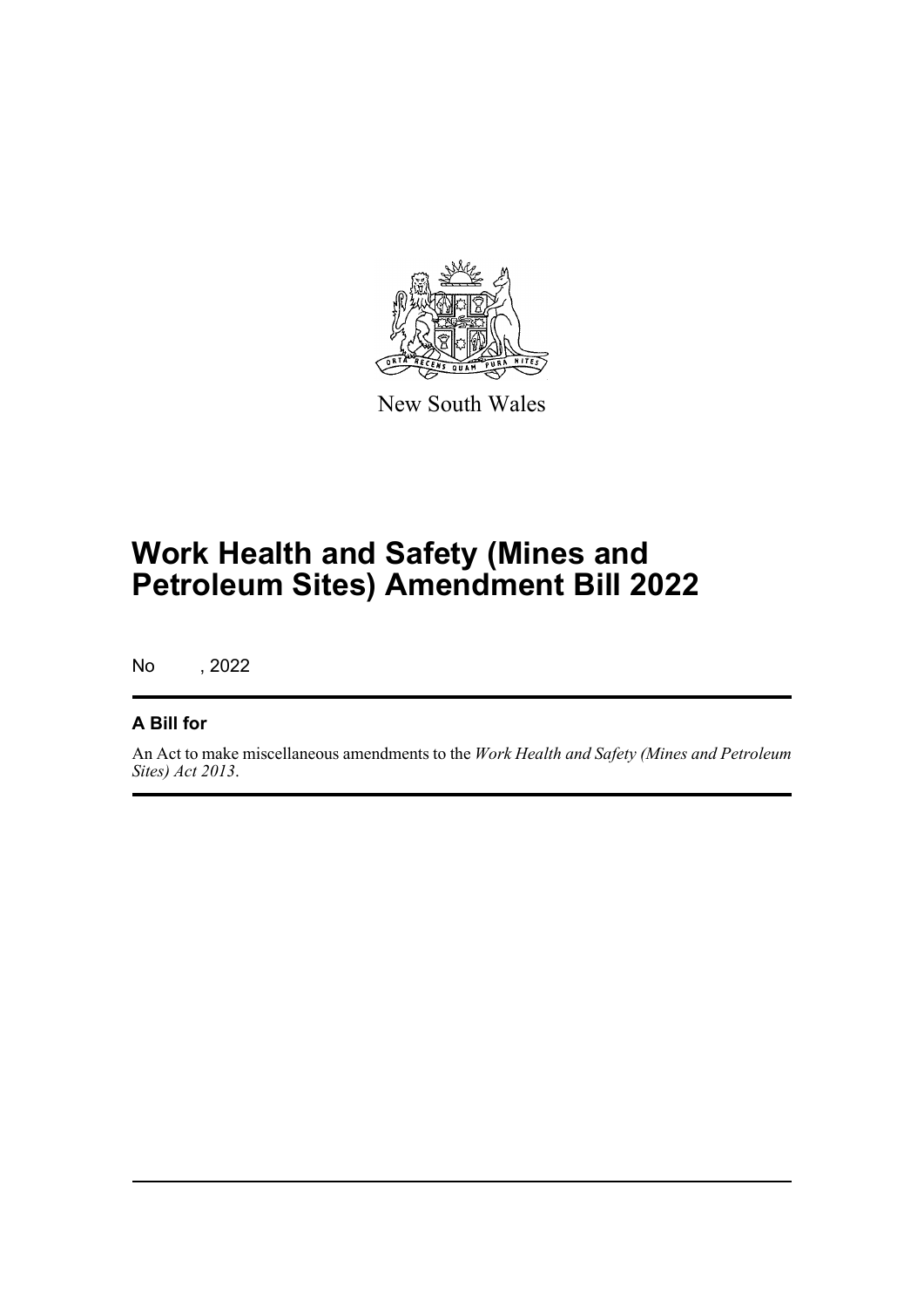<span id="page-4-1"></span><span id="page-4-0"></span>

| The Legislature of New South Wales enacts—                                                |        |
|-------------------------------------------------------------------------------------------|--------|
| Name of Act                                                                               | 2      |
| This Act is the Work Health and Safety (Mines and Petroleum Sites) Amendment Act<br>2022. | 3<br>4 |
| <b>Commencement</b>                                                                       |        |
| This Act commences on a day or days to be appointed by proclamation.                      | 6      |
|                                                                                           |        |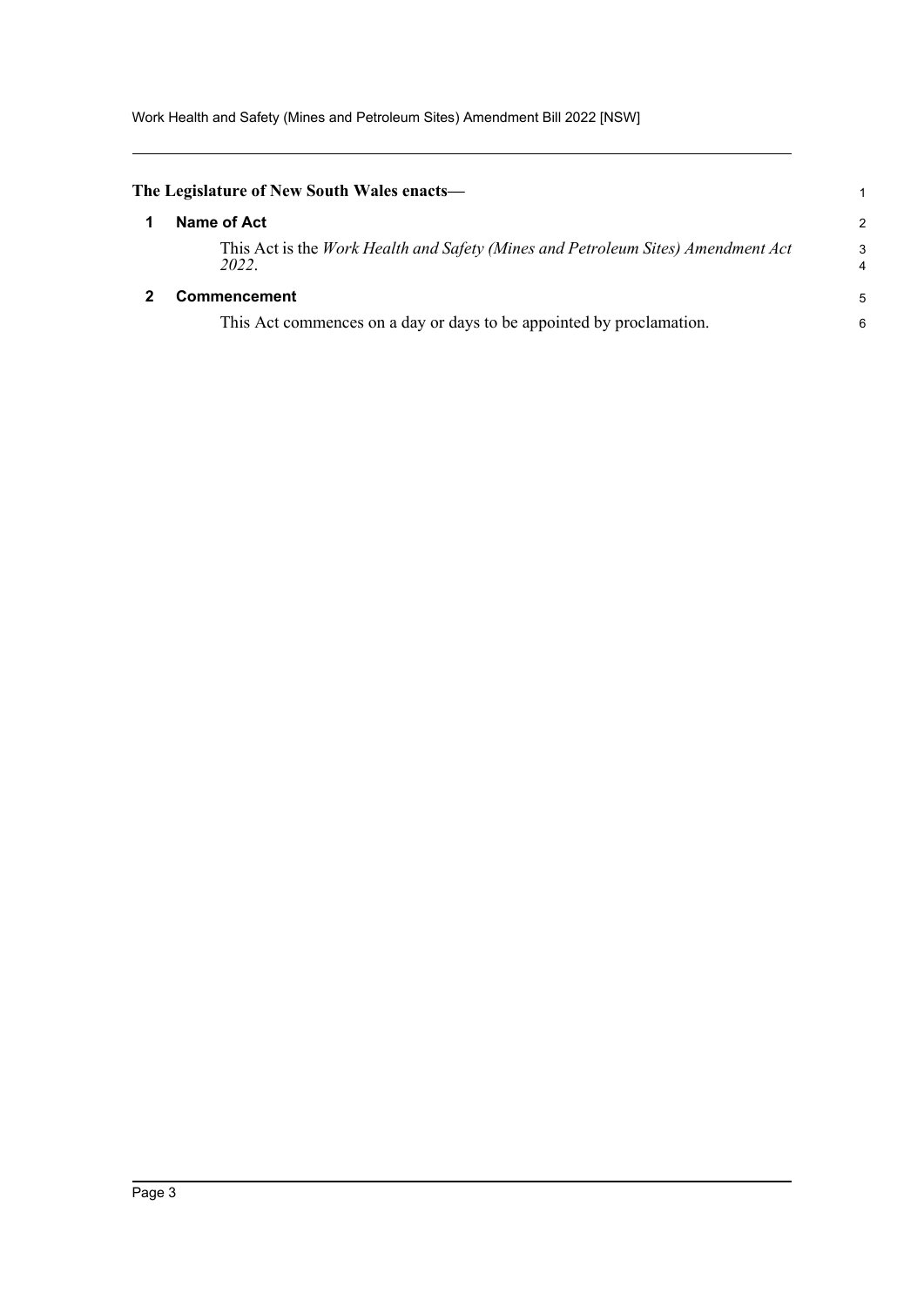<span id="page-5-0"></span>

|                  | <b>Schedule 1</b>                                                                                                                         |     | <b>Amendment of Work Health and Safety (Mines</b><br>and Petroleum Sites) Act 2013 No 54                                                                                                                                                                       | $\mathbf{1}$<br>$\overline{2}$ |  |  |  |
|------------------|-------------------------------------------------------------------------------------------------------------------------------------------|-----|----------------------------------------------------------------------------------------------------------------------------------------------------------------------------------------------------------------------------------------------------------------|--------------------------------|--|--|--|
| [1]              | <b>Section 5 Definitions</b>                                                                                                              |     |                                                                                                                                                                                                                                                                |                                |  |  |  |
|                  | Omit the definition of <i>Department</i> from section $5(1)$ . Insert instead—<br><b>Department</b> means the Department of Regional NSW. |     |                                                                                                                                                                                                                                                                |                                |  |  |  |
| $[2]$            |                                                                                                                                           |     | Section 5(1), definition of "regulator"<br>Omit "head". Insert instead "Secretary".                                                                                                                                                                            | 6<br>$\overline{7}$            |  |  |  |
| $[3]$            | Section 5(3)                                                                                                                              |     |                                                                                                                                                                                                                                                                | 8                              |  |  |  |
|                  | Insert after section $5(2)$ —                                                                                                             |     |                                                                                                                                                                                                                                                                | $\boldsymbol{9}$               |  |  |  |
|                  | (3)                                                                                                                                       |     | The regulator is to be known as the <i>NSW Resources Regulator</i> .                                                                                                                                                                                           | 10                             |  |  |  |
| [4]              |                                                                                                                                           |     | Sections 15(1), (1A) and (2), 16(1), 17(1), 30(3), 34, 35, 45(2) and (3), 46(2), 47(2) and 55                                                                                                                                                                  | 11                             |  |  |  |
|                  |                                                                                                                                           |     | Omit "\$10,000" wherever occurring. Insert instead "100 penalty units".                                                                                                                                                                                        | 12                             |  |  |  |
| [5]              | and 58(8)                                                                                                                                 |     | Sections 15(1), (1A) and (2), 16(1), 17(1), 30(3), 34, 36, 45(2) and (3), 46(2), 47(2), 55                                                                                                                                                                     | 13<br>14                       |  |  |  |
|                  |                                                                                                                                           |     | Omit "\$50,000" wherever occurring. Insert instead "500 penalty units".                                                                                                                                                                                        | 15                             |  |  |  |
| [6]              | Section 25 Offence of failing to comply with requirement of government official                                                           |     |                                                                                                                                                                                                                                                                |                                |  |  |  |
|                  |                                                                                                                                           |     | Omit "\$6,000" from the penalty. Insert instead "60 penalty units".                                                                                                                                                                                            | 17                             |  |  |  |
| $\left[7\right]$ | Section 25, penalty                                                                                                                       |     |                                                                                                                                                                                                                                                                | 18                             |  |  |  |
|                  |                                                                                                                                           |     | Omit "\$36,000". Insert instead "360 penalty units".                                                                                                                                                                                                           | 19                             |  |  |  |
| [8]              |                                                                                                                                           |     | Section 28 Appointment of industry safety and health representatives                                                                                                                                                                                           | 20                             |  |  |  |
|                  |                                                                                                                                           |     | Insert at the end of section $28(2)(b)$ —                                                                                                                                                                                                                      | 21                             |  |  |  |
|                  |                                                                                                                                           |     | , and                                                                                                                                                                                                                                                          | 22                             |  |  |  |
|                  |                                                                                                                                           | (c) | the person is, in the Minister's opinion, a suitable person to be appointed<br>as an industry safety and health representative.                                                                                                                                | 23<br>24                       |  |  |  |
| [9]              | Section 28(2AA)                                                                                                                           |     |                                                                                                                                                                                                                                                                | 25                             |  |  |  |
|                  | Insert after section $28(2)$ —                                                                                                            |     |                                                                                                                                                                                                                                                                | 26                             |  |  |  |
|                  | (2AA)                                                                                                                                     |     | For the purpose of determining under subclause $(2)(c)$ whether a person is<br>suitable to be appointed as an industry safety and health representative, the<br>Minister may make enquiries about the person the Minister considers<br>appropriate, including— | 27<br>28<br>29<br>30           |  |  |  |
|                  |                                                                                                                                           | (a) | a nationwide criminal record check, and                                                                                                                                                                                                                        | 31                             |  |  |  |
|                  |                                                                                                                                           | (b) | other relevant probity checks relating to the person's previous<br>employment or other activities.                                                                                                                                                             | 32<br>33                       |  |  |  |
| [10]             | Section 36 Offence to assault, threaten or intimidate                                                                                     |     |                                                                                                                                                                                                                                                                |                                |  |  |  |
|                  | Omit "\$250,000" from the penalty. Insert instead "2,500 penalty units".                                                                  |     |                                                                                                                                                                                                                                                                |                                |  |  |  |
| $[11]$           | Section 38 Election of mine safety and health representatives                                                                             |     |                                                                                                                                                                                                                                                                |                                |  |  |  |
|                  | Omit "\$3,600" from the penalty. Insert instead "36 penalty units".                                                                       |     |                                                                                                                                                                                                                                                                |                                |  |  |  |